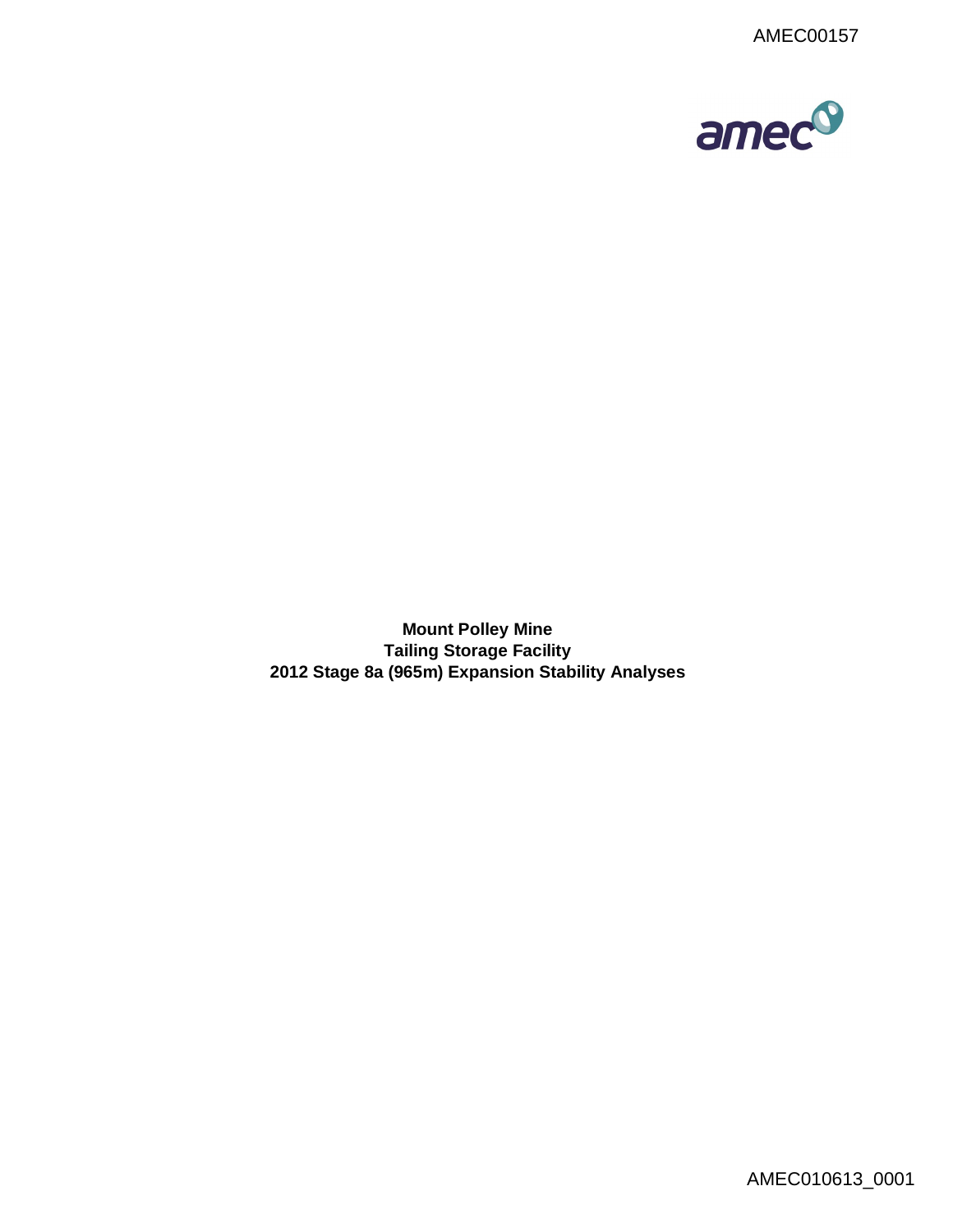

## **TABLE OF CONTENTS**

## **Page**

## **LIST OF FIGURES**

| Figure 1.1 |                                                           |  |
|------------|-----------------------------------------------------------|--|
| Figure 2.1 |                                                           |  |
| Figure 2.2 |                                                           |  |
| Figure 2.3 |                                                           |  |
| Figure 2.4 | Glaciolacustrine Sensitivity Analysis (Main Embankment)10 |  |
| Figure 2.5 |                                                           |  |

## **LIST OF TABLES**

| Table 1.1 |  |
|-----------|--|
| Table 2.1 |  |
| Table 2.2 |  |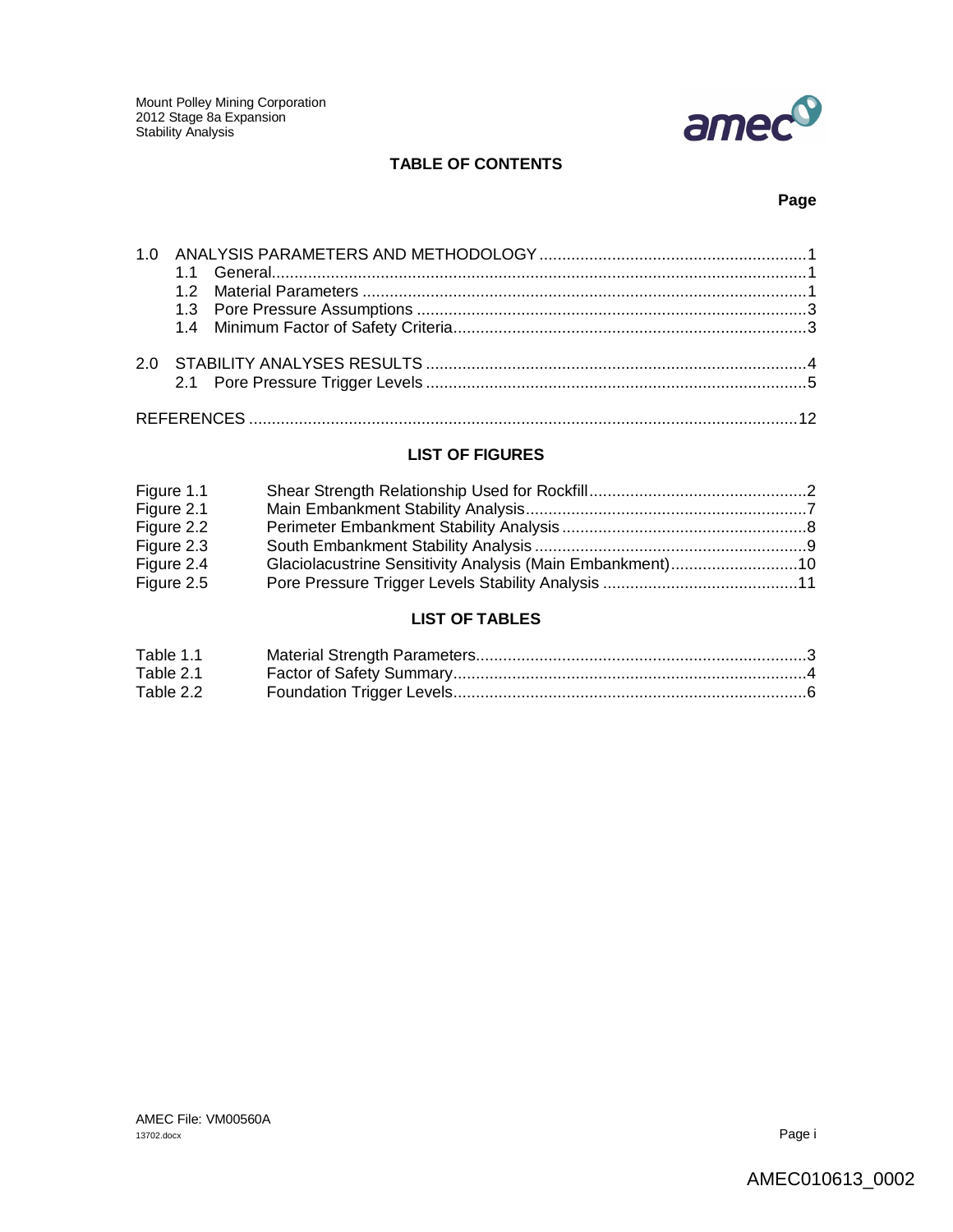

#### **1.0 ANALYSIS PARAMETERS AND METHODOLOGY**

#### **1.1 General**

Two-dimensional limit equilibrium stability analyses were carried for representative sections of the proposed 2012 configuration of the Mt. Polley tailings dam, raised to the 2012 target crest elevation of 965 m. This represents a crest elevation 5 m higher than the 2011 dam configuration.

The analyses were conducted using the computer code SLOPE/W (GeoStudio, 2012), incorporating the Morgenstern-Price method of slices solution. There are seven main materials incorporated into the analyzed sections, Zone S (compacted till fill), Zone C (rockfill), tailings, foundation tills (ablation, basal), glaciolacustrine and glaciofluvial sediments, and bedrock. The material properties used for the analyses are based on previously established parameters assumed by KP (2007) with minor modifications deemed appropriate by AMEC in more recent analyses. The parameters used in the stability analyses presented herein are summarized in Table 1.1.

The stability of the three dam sections selected as representative is dependent on the shear strength of the downstream rockfill shell and foundation materials. The compacted till core is supported by the downstream rockfill shell and does not significantly contribute to the stability of the embankment from a slope stability perspective. The centerline raise geometry of the dam is such that stability is not significantly affected by the shear strength of the upstream impounded tailings.

#### **1.2 Material Parameters**

In the fall of 2011, AMEC conducted a field investigation, involving sonic drilling, with the objectives of:

- replacement of inoperative instrumentation;
- expansion of the instrumentation network; and
- acquisition of additional geotechnical information around the base of the embankment, with specific focus on the extent and geotechnical characteristics of glaciolacustrine and glaciofluvial sediments within the glacial till units that predominate within the dam foundations.

The following is the summary of the foundation soil stratigraphy below the representative stability analysis sections as presented in the AMEC Site Investigation Report (AMEC, 2012-1):

#### Main embankment section

Glaciolacustrine and glaciofluvial soils exist between an upper and lower till unit, with thicknesses ranging from approximately 5 to 33 m.

#### Perimeter embankment section

Glaciolacustrine and glaciofluvial units exist within the glacial till units. At Stn.4+000 the thicknesses are approximately 3 to 4 m, while at Stn.3+300 the thickness of the unit is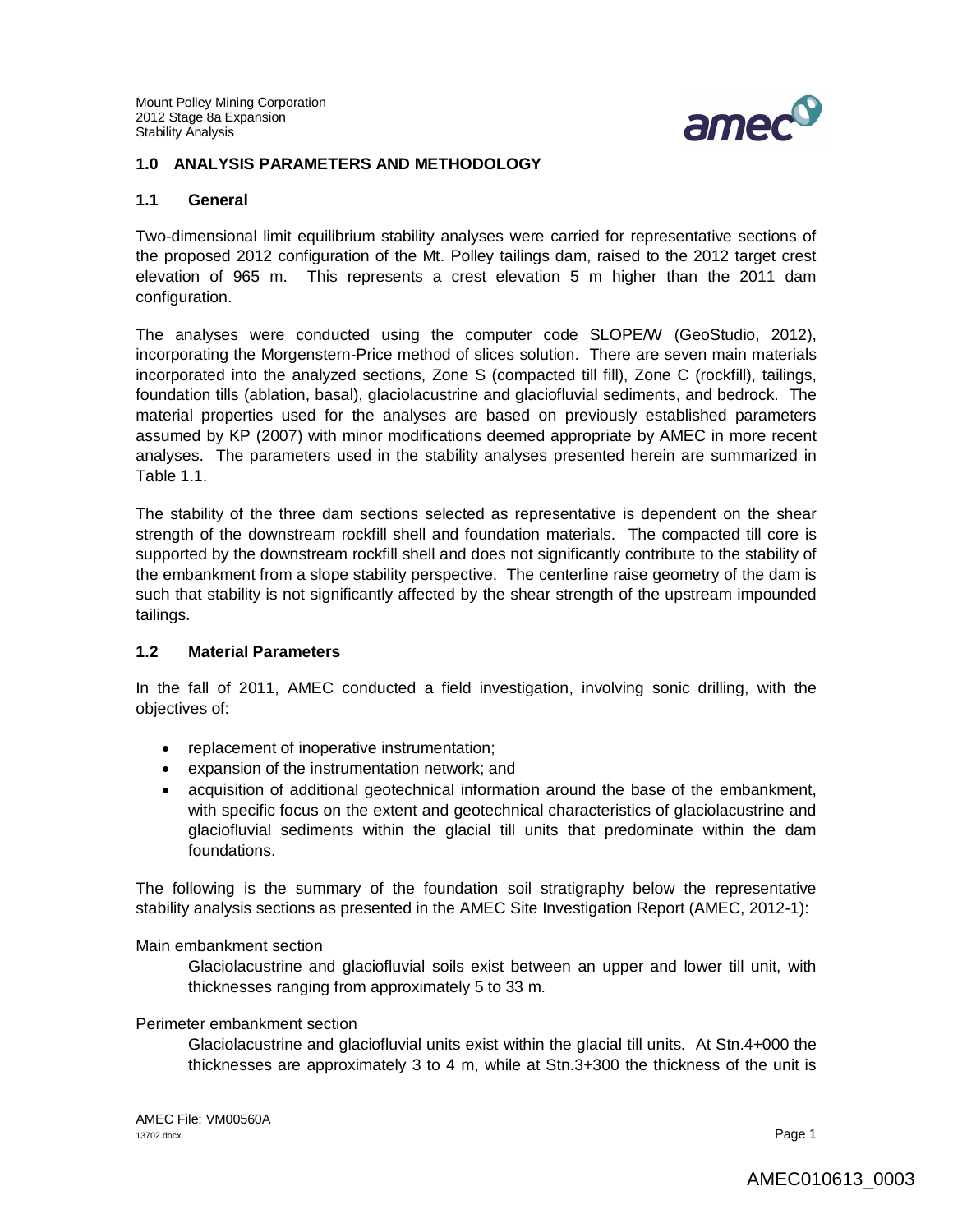

approximately 4 m. Glacial till was the only soil unit encountered in the drill hole at Stn.4+500.

#### South embankment section

Only a thin unit of glaciolacustrine soil, in the order of 0.6 m, was encountered within foundation soils near Stn.1+100.

The glaciolacustrine/glaciofluvial unit generally was found to be varved with predominantly silt and clayey silt of low plasticity, interbedded with more granular glaciofluvial deposits. Evidence of pre-shearing within the glaciolacustrine unit, checked for by peeling the sonic borehole cores apart along varves for close visual examination, specifically looking for slickensided surfaces, was not encountered. Thus for this unit, a shear strength of  $c' = 0$ , and  $\phi' = 28^\circ$  is judged reasonable, although sensitivity analyses were carried out within the range given in Table 1.1.

The foundation till unit comprises silty sand and gravel with occasional interbedded sand seams at depth. This unit is of higher shear strength than the glaciolacustrine/glaciofluvial unit.

The rockfill shear strength is taken as stress-level dependent as per Leps (1970), as illustrated in Figure 1.1. It is anticipated that the rockfill used for construction of the 2012 expansion will be comparable to that used for the past dam raises. As such, the trend for average quality rockfill was used because the rockfill:

- is strong and durable with high compressive strength;
- is well-graded, and comprised of highly angular rock; and
- is placed with moderate compactive effort.

*Figure 1.1 Shear Strength Relationship Used for Rockfill*

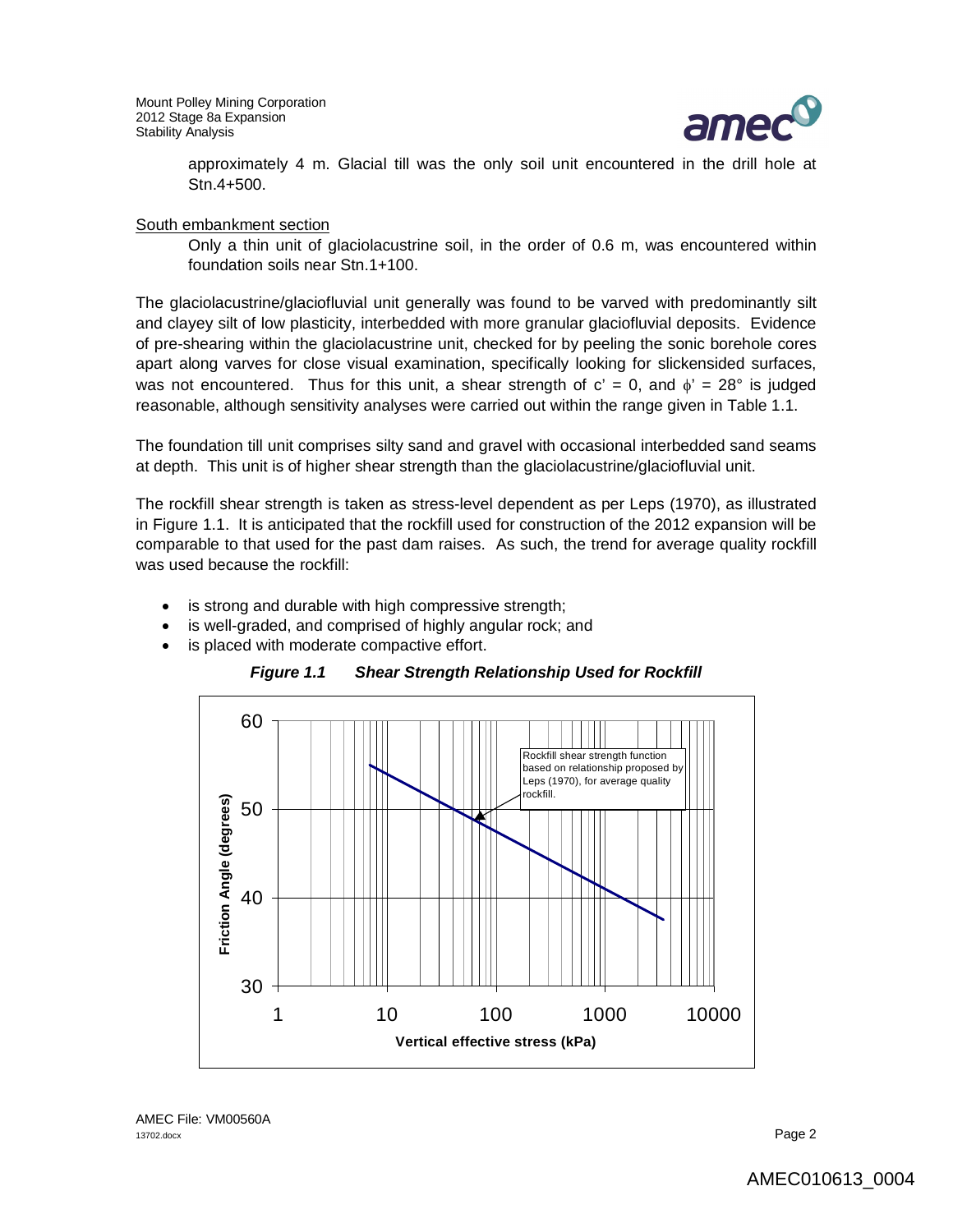

During the 2011 construction season, AMEC observed, on the basis of field density test results, the bulk unit weight of the till averages about 20.5  $kN/m<sup>3</sup>$ , so this is now adopted for the purposes of stability analyses.

The material strength parameters used in the stability analyses are as summarized in Table 1.1.

| <b>Material</b>                | Yb<br>(Bulk Unit Weight)<br>(kN/m <sup>3</sup> ) | $\phi$<br>(Friction Angle)<br>(degrees)                                                   | c' (Cohesion)<br>(kPa) |
|--------------------------------|--------------------------------------------------|-------------------------------------------------------------------------------------------|------------------------|
| Rockfill (Zone C)              | 22                                               | Defined by Lep's (1970) shear<br>normal function for average quality<br>rockfill (Note 1) | 0                      |
| Compacted Till Fill (Zone S)   | 20.5                                             | 35                                                                                        | 0                      |
| Glaciolacustrine/Glaciofluvial | 20                                               | 28<br>Sensitivity analysis (24 through 33)                                                | 0                      |
| <b>Basal Till</b>              | 21                                               | 33                                                                                        | 0                      |
| Tailings                       | 18                                               | 30 (drained)<br>$S_u/\sigma_v' = 0.1$ (undrained)                                         | 0                      |

*Table 1.1 Material Strength Parameters*

*Note 1: The shear normal function used for the rockfill accounts for the stress-level dependency of the normalized shear strength as expressed by the effective friction angle (') – see Figure 1.1.* 

## **1.3 Pore Pressure Assumptions**

Where possible, the current phreatic surfaces used for the stability analysis sections were derived from vibrating wire piezometer readings installed in the embankments or into the embankment foundation. Where no piezometric pressure data was available, the phreatic surface was estimated based on trends on monitored sections, interpolation of piezometer data, observed piezometric trends over the years at this facility, and experience from other tailings dams of similar design with similar foundation conditions.

The phreatic surface for the 2012 (crest El. 965 m) raise was estimated by increasing the phreatic surface on the upstream side to an elevation of 965 m. equivalent to the maximum Stage 8a raise, while maintaining the phreatic surface downstream of the core as indicated by interpolation of piezometric data, which shows essentially zero foundation piezometer response, neither to the rising tailings pond elevation, nor in response to increased embankment loading associated with the construction of the annual stage raises.

The rockfill was assigned zero pore pressure except where located below the phreatic surface, below which pore pressures at any given point were taken as hydrostatic.

The phreatic surface modeled in the analyses reflects the pore pressures observed in the glaciolacustrine/glaciofluvial unit.

## **1.4 Minimum Factor of Safety Criteria**

The minimum FoS criteria for design is 1.3 for short-term (during construction) and 1.5 for longterm (closure) steady state conditions. Currently, "during construction" conditions are applicable.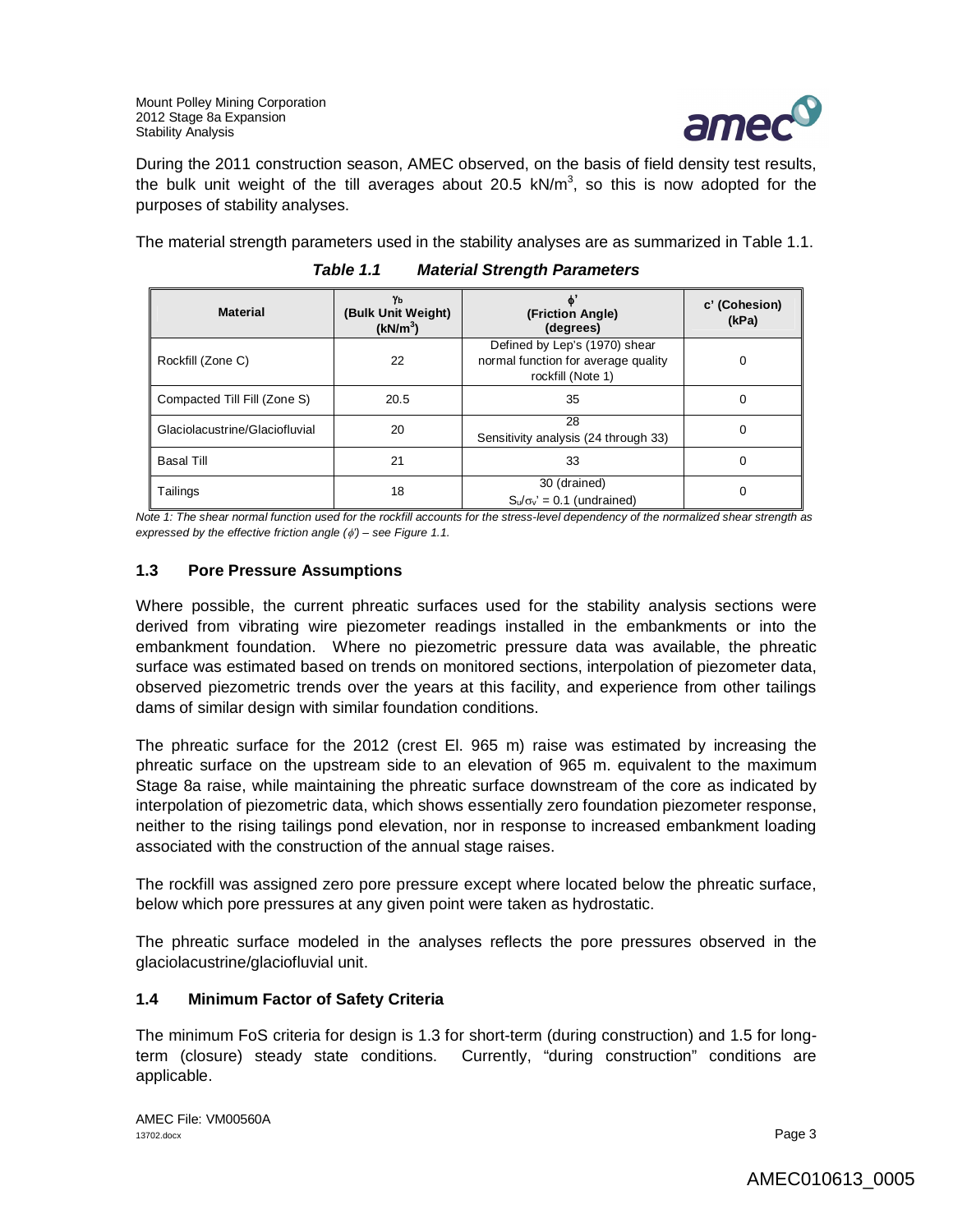

## **2.0 STABILITY ANALYSES RESULTS**

The stability analyses of the 2012 Stage 8a expansion were carried out for three representative cross sections of the embankment (Perimeter, Main, and South). These are the same sections analyzed in previous reports. The stability results are presented in Figure 2.1 through Figure 2.3 and are summarized below in Table 2.1.

To analyze stability of the embankment two shear strength cases were considered for each cross section: one considering drained shear strength within the tailings, and the other considering residual undrained shear strength (i.e. post-liquefaction conditions) within the tailings.

| <b>Section Embankment</b>                                                                                   | Original 2012 Stage 8 (963.5 m) | 2012 Stage 8a (965 m) | Approximate<br><b>FoS Reduction</b> |
|-------------------------------------------------------------------------------------------------------------|---------------------------------|-----------------------|-------------------------------------|
| Tailings shear strength: drained (c' = 0, $\phi$ ' = 30°), minimum acceptable FoS = 1.3                     |                                 |                       |                                     |
| Main (Ch. 20+60)                                                                                            | 1.33                            | 1.31                  | 1.5%                                |
| Perimeter (Ch. 39+90)                                                                                       | 1.85                            | 1.81                  | 2.2%                                |
| South (Ch. 7+20)                                                                                            | 2.03                            | 1.95                  | 3.9%                                |
| Tailings shear strength: post-liquefaction, undrained $(S_v/\sigma_v = 0.1)$ , minimum acceptable FoS = 1.1 |                                 |                       |                                     |
| Main (Ch. 20+60)                                                                                            | 1.29                            | 1.27                  | 1.6%                                |
| Perimeter (Ch. 39+90)                                                                                       | 1.82                            | 1.77                  | 2.7%                                |
| South (Ch. 7+20)                                                                                            | 2.00                            | 1.92                  | 4.0%                                |

## *Table 2.1 Factor of Safety Summary*

Sensitivity analyses were undertaken for the main embankment (the one with the lowest factors of safety) considering a range of shear strengths within the glaciolacustrine/glaciofluvial unit, for peak (drained) and post-liquefaction residual (undrained) shear strength conditions within the tailings. The results of these analyses are summarized on Figure 2.4. For the 2012 stage 8 raise configuration, an acceptable factor of safety  $(≥ 1.3)$  is obtained for a glaciolacustrine/glaciofluvial unit  $\phi'$  value of 28°.

To analyze the 2012 Stage 8a embankment expansion impact on the overall stability of the embankment, analyses comparing the originally proposed 2012 Stage 8 raise (to crest El. 963.5 m) stability analyses to the currently proposed 2012 Stage 8a (to crest El. 965 m) were performed. The critical section (i.e. yielding the lowest factor of safety) for the 2012 Stage 8a expansion remains the main embankment. A FoS reduction was observed in the main embankment for the case of peak (drained) strength within the tailings, while reduction of about 1.6% was observed for the post-liquefaction residual (undrained) strength within the tailings. Similarly, due to the negligible reduction in FoS under static loading conditions, it is reasonable to infer that the seismic stability situation would remain essentially unchanged relative to KP's 2007 analyses, which predicted earthquake-induced deformations, under the design earthquake loading, to be well within tolerable limits. Thus, stability requirements are satisfied for the 2012 Stage 8a expansion.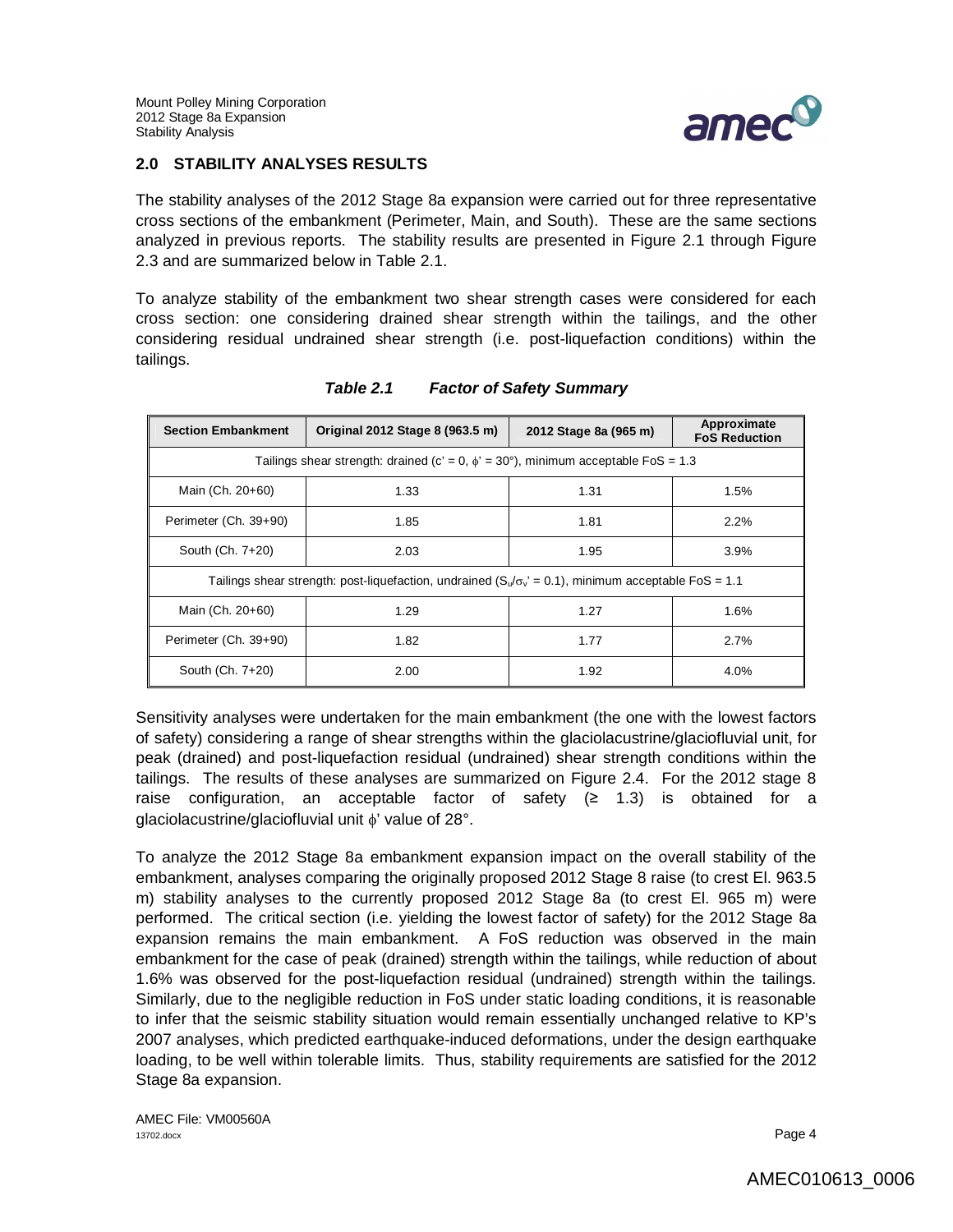

A stability analyses for the ultimate embankment configuration is currently underway with a design change from modified centerline raising to centerline raising, beginning at El. 963.5 m. These analyses will address potential raising of the embankment to crest El. 990 m. In addition, during the ultimate design stability analysis the timing of flattening/extending of the overall downstream slope is being assessed to maintain a FoS during construction above 1.3 and ultimately achieve the minimum closure requirement of 1.5, under static loading conditions, once the embankment is completed to its final configuration.

## **2.1 Pore Pressure Trigger Levels**

Pore pressure trigger levels are a useful means of relating monitored piezometer data to the stability analyses and the achieved factors of safety. In this way, piezometric alert levels can be quantified, with pre-set actions to be taken if defined trigger levels are approached or exceeded.

To determine the pore pressure trigger levels in the foundation piezometers additional stability analyses were performed. As the main embankment cross section was determined to be the critical section, as stated above, this cross section and the pore pressures associated with this section were utilized to assess and assign trigger levels. A red, yellow, green "stoplight" approach was utilized and the threshold conditions are defined as follows:

- Red (factor of safety at or below 1.1) If the foundation piezometers indicate a red condition, crest raising is to cease. AMEC's Senior Technical Engineer is to be informed immediately, and a corrective course of action will be implemented as per direction of the AMEC's Senior Technical Engineer, including intensified monitoring, and placement of a stabilization buttress to flatten the overall slope in the embankment area of concern.
- Yellow (factor of safety above 1.1 and below 1.3) If the foundation piezometers indicate a yellow condition, work should be temporarily suspended in around the embankment, AMEC's Senior Technical Engineer is to be informed, and a corrective action will be implemented as per direction of the AMEC's Senior Technical Engineer. Access to the embankment should be limited to essential personnel.
- Green (factor of safety above  $1.3$ ) If the foundation piezometers indicate a green condition, work in and around the embankment is to continue as needed.

It should be noted that a yellow or red condition is not automatically triggered by a single piezometer on a given instrumentation section yielding a reading of concern. Such conditions will only be triggered if most or all foundation piezometers on a given section reach the requisite trigger levels. If individual piezometers on a section approach or reach threshold levels while the remainder do not, additional and/or intensified monitoring may be specified, but the threshold levels described above will not be deemed as having been triggered.

Besides the specified trigger levels, piezometric trends are to be closely monitored in the foundation piezometers. Small variations in the piezometric readings are expected, however if a spike occurs in any of the foundation piezometers, and/or an unexpected a consistent trend of increasing pore pressure is noted, AMEC's Support Engineer is to be informed immediately to assess the situation.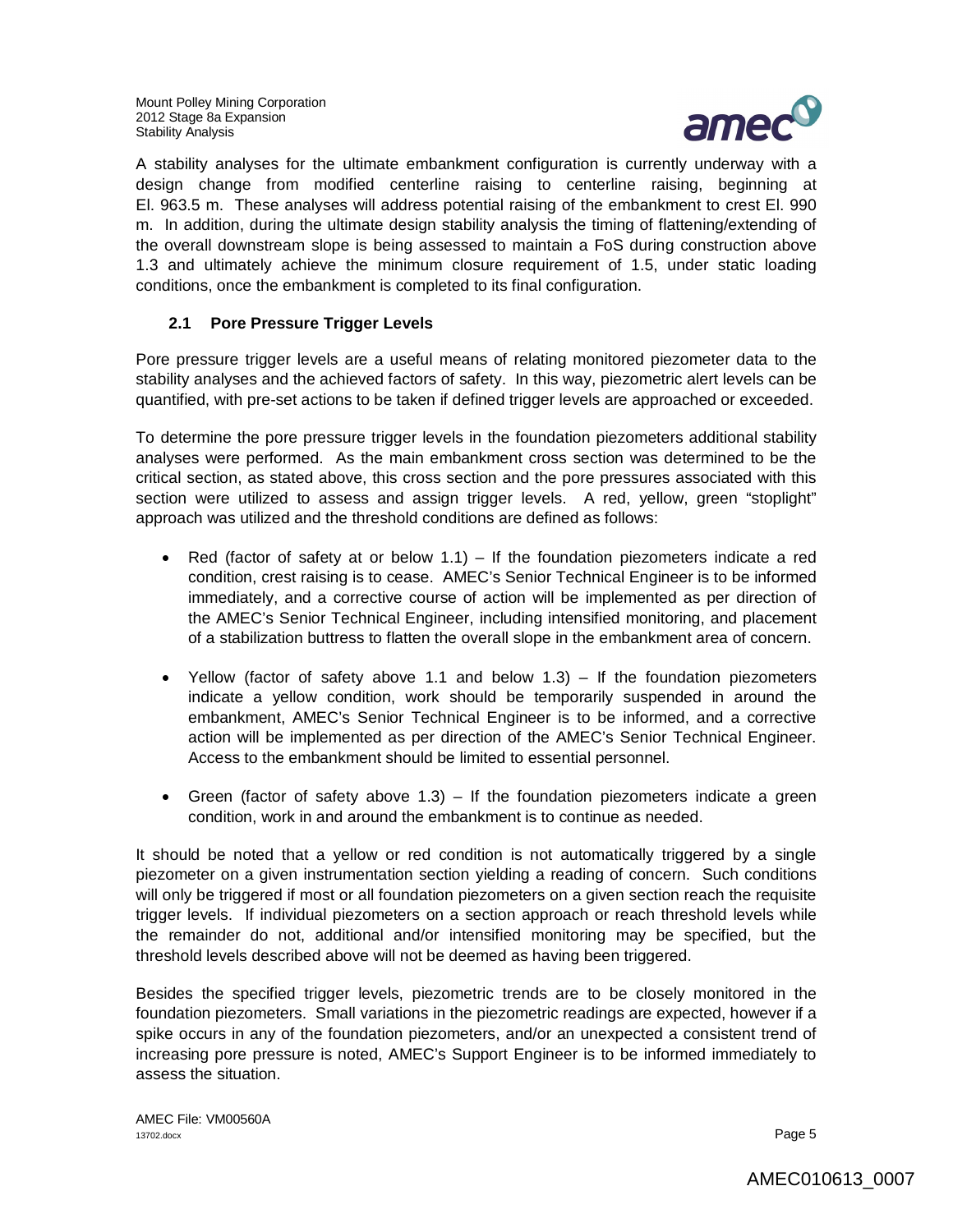

The results of the pore pressure trigger level stability analyses are presented in Figure 2.5 and are summarized in the Table 2.2 below, which applies only for the main embankment piezometers. Factor of safety values for the perimeter and south embankments are sufficiently high that monitoring of piezometric trends, without defined trigger levels, is deemed sufficient.

| Condition     | <b>Modeled Pore Pressure</b><br><b>Elevation Head</b><br>(m) | <b>Above Original Ground</b><br>Elevation (912m) (m) |
|---------------|--------------------------------------------------------------|------------------------------------------------------|
| <b>RFD</b>    | Above 925                                                    | >13                                                  |
| <b>YELLOW</b> | Between 921 and 925                                          | 9 to 13                                              |
| <b>GREEN</b>  | Less than 921                                                |                                                      |

## *Table 2.2 Foundation Piezometer Trigger Levels*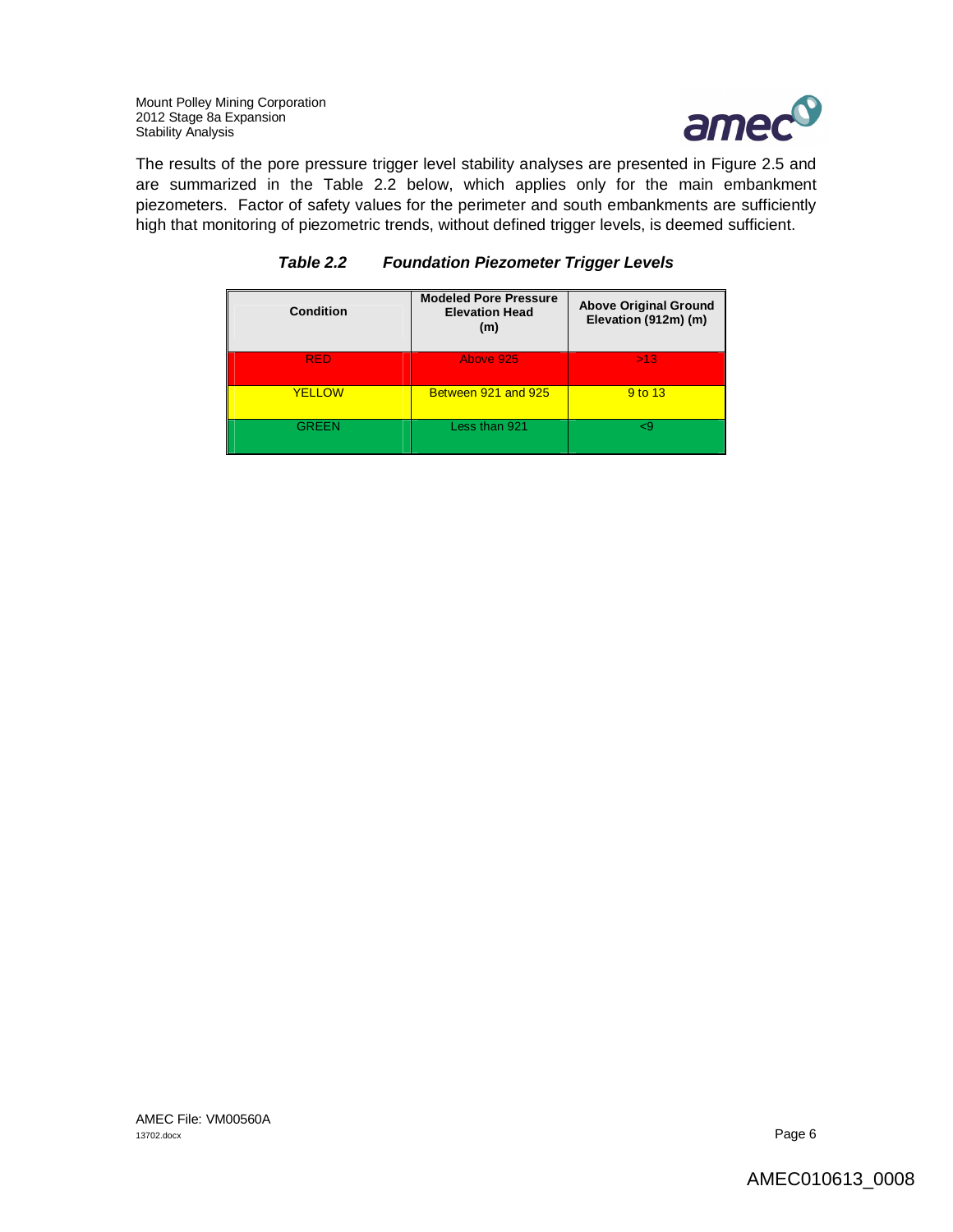



*Figure 2.1 Main Embankment Stability Analysis*

Please note that phreatic surface indicated is applied for the tailings, the till core, and the foundation soils only. Rockfill shell is assumed fully drained

AMEC File: VM00560A 13702.docx Page 7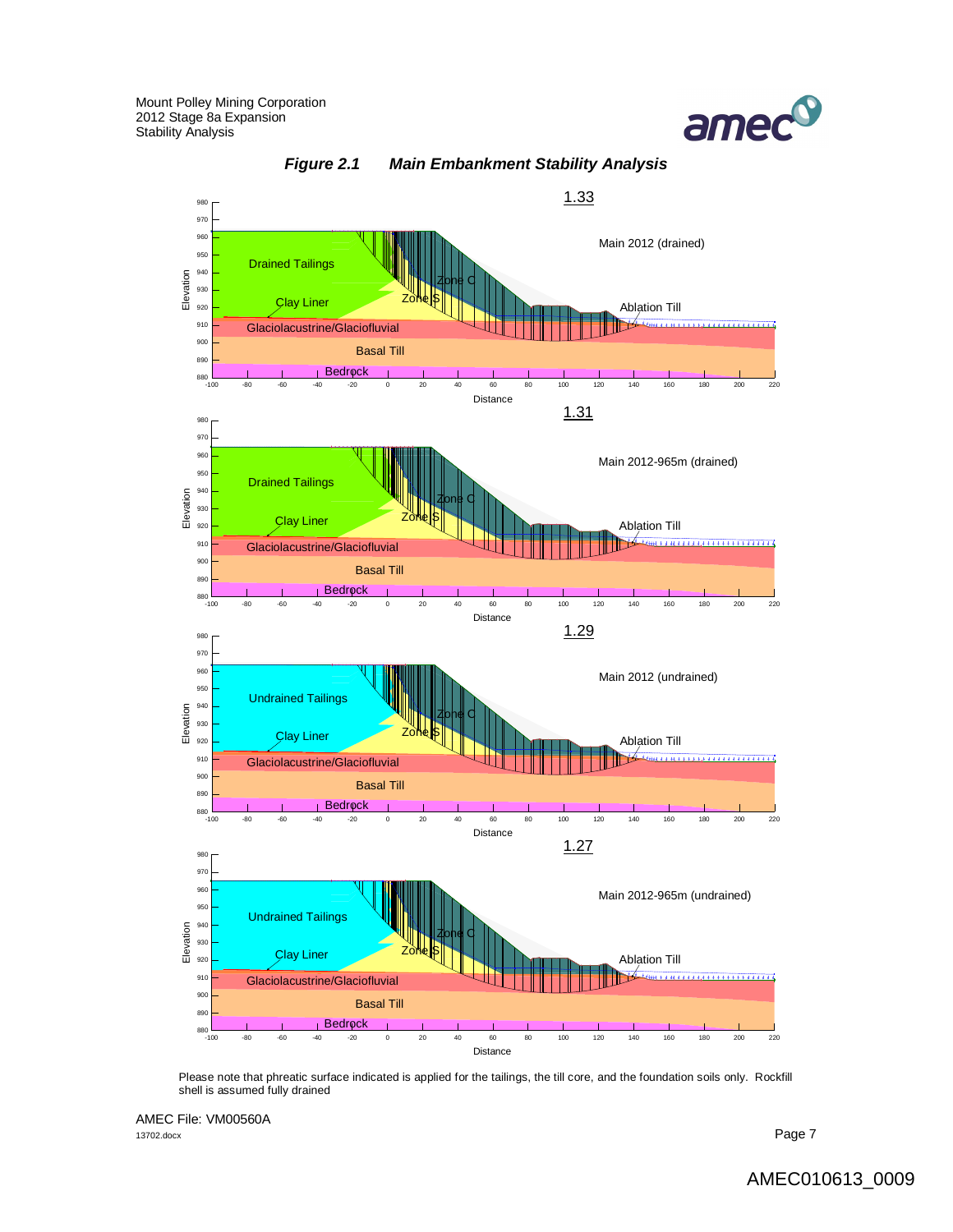



Please note that phreatic surface indicated is applied for the tailings, the till core, and the foundation soils only. Rockfill shell is assumed fully drained

AMEC File: VM00560A 13702.docx Page 8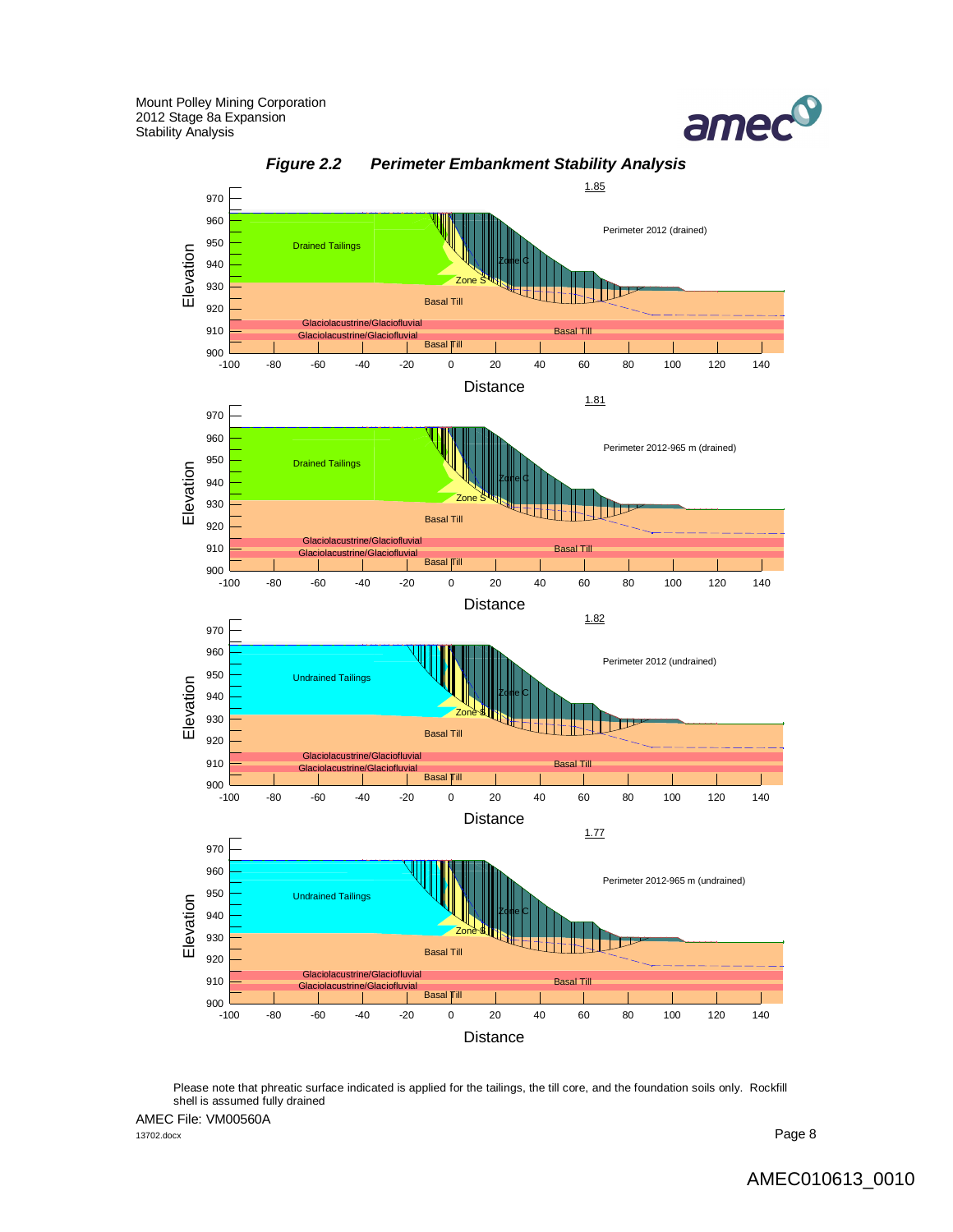



*Figure 2.3 South Embankment Stability Analysis*

Please note that phreatic surface indicated is applied for the tailings, the till core, and the foundation soils only. Rockfill shell is assumed fully drained

AMEC File: VM00560A 13702.docx Page 9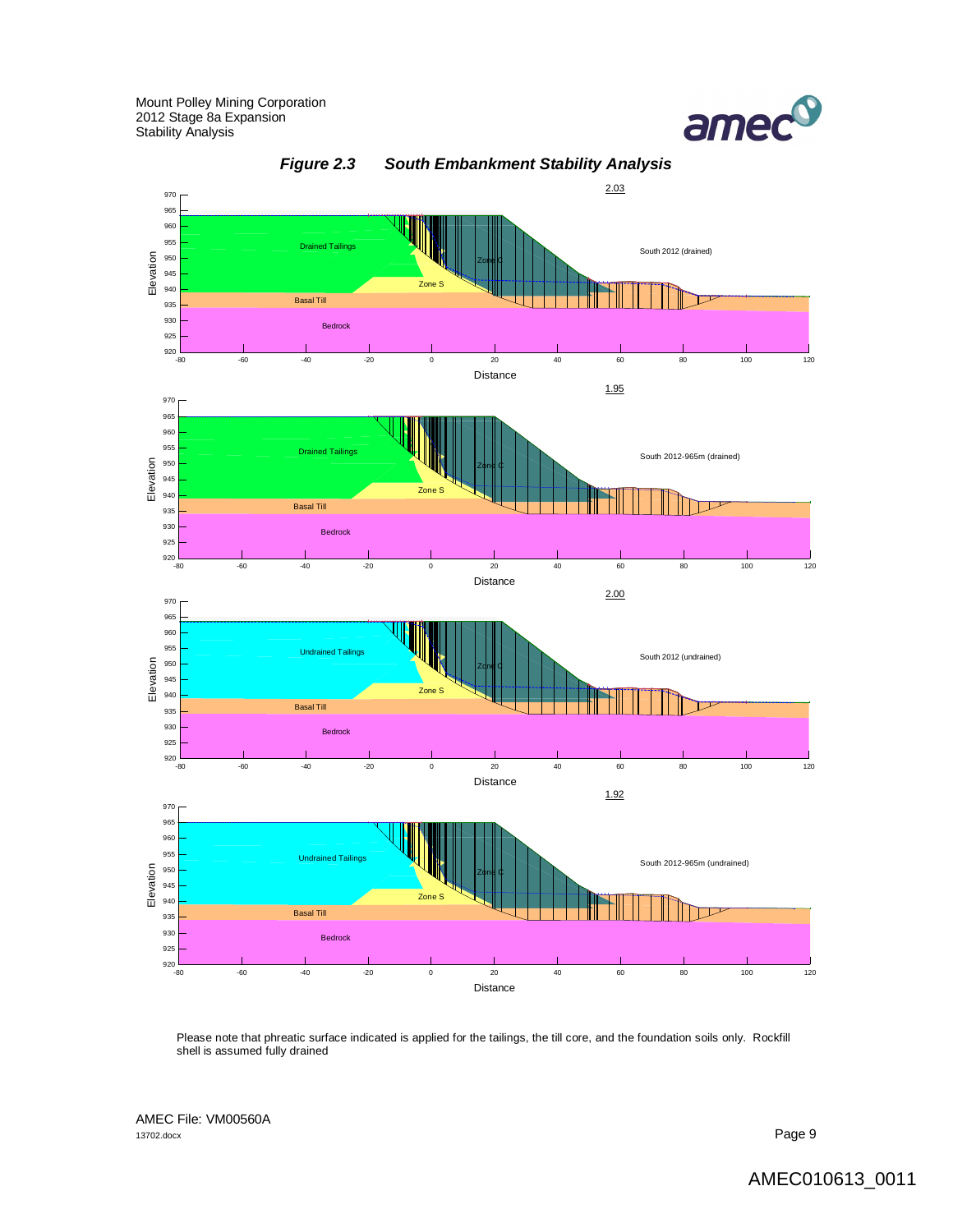

# *Figure 2.4 Sensitivity Analysis of Glaciolacustrine friction angle (24 through 33) Main Embankment*

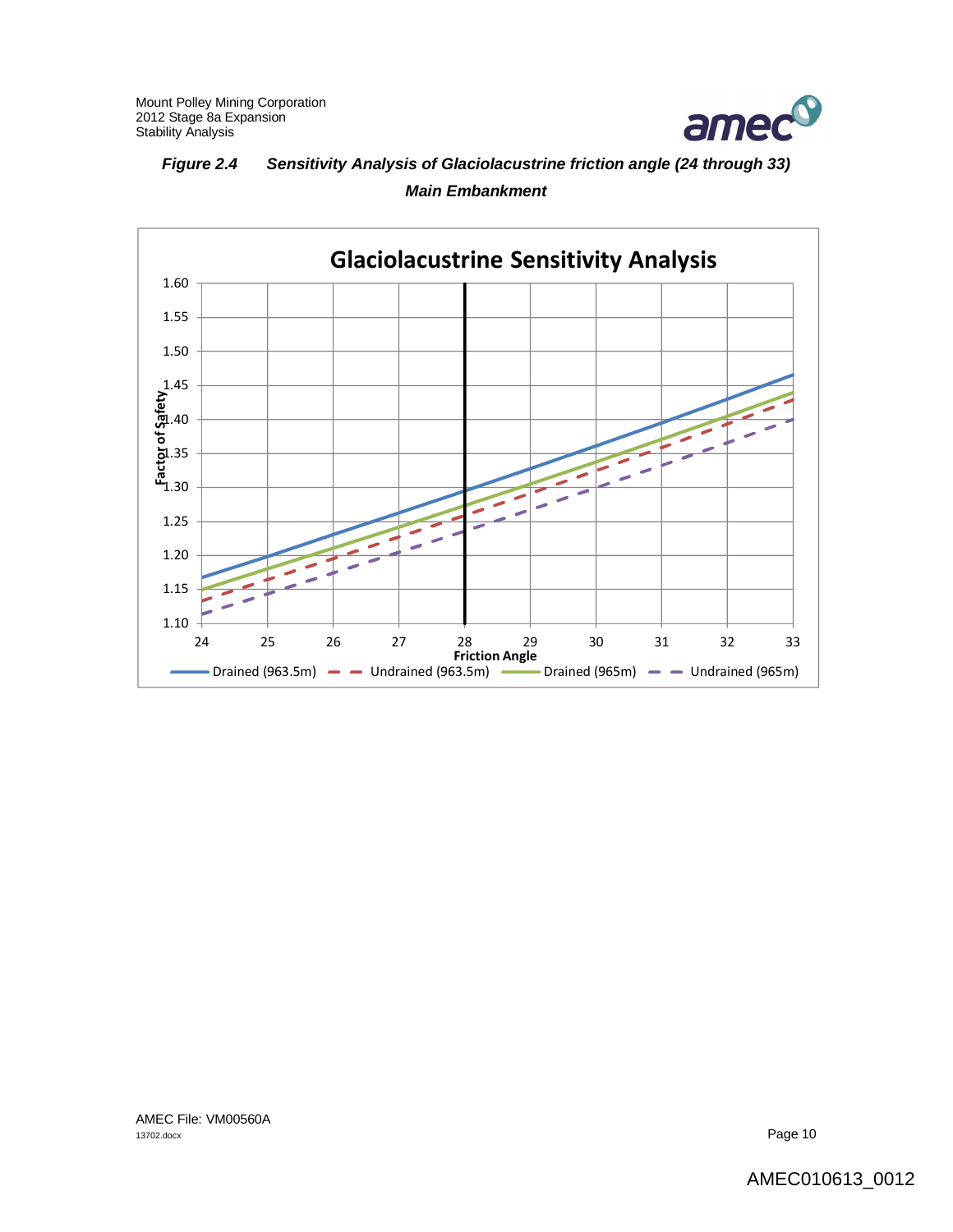



*Figure 2.5 Pore Pressure Trigger Levels Stability Analysis*

Please note that phreatic surface indicated is applied for the tailings, the till core, and the foundation soils only. Rockfill shell is assumed fully drained

AMEC File: VM00560A<br>13702.docx 13702.docx **Page 11**